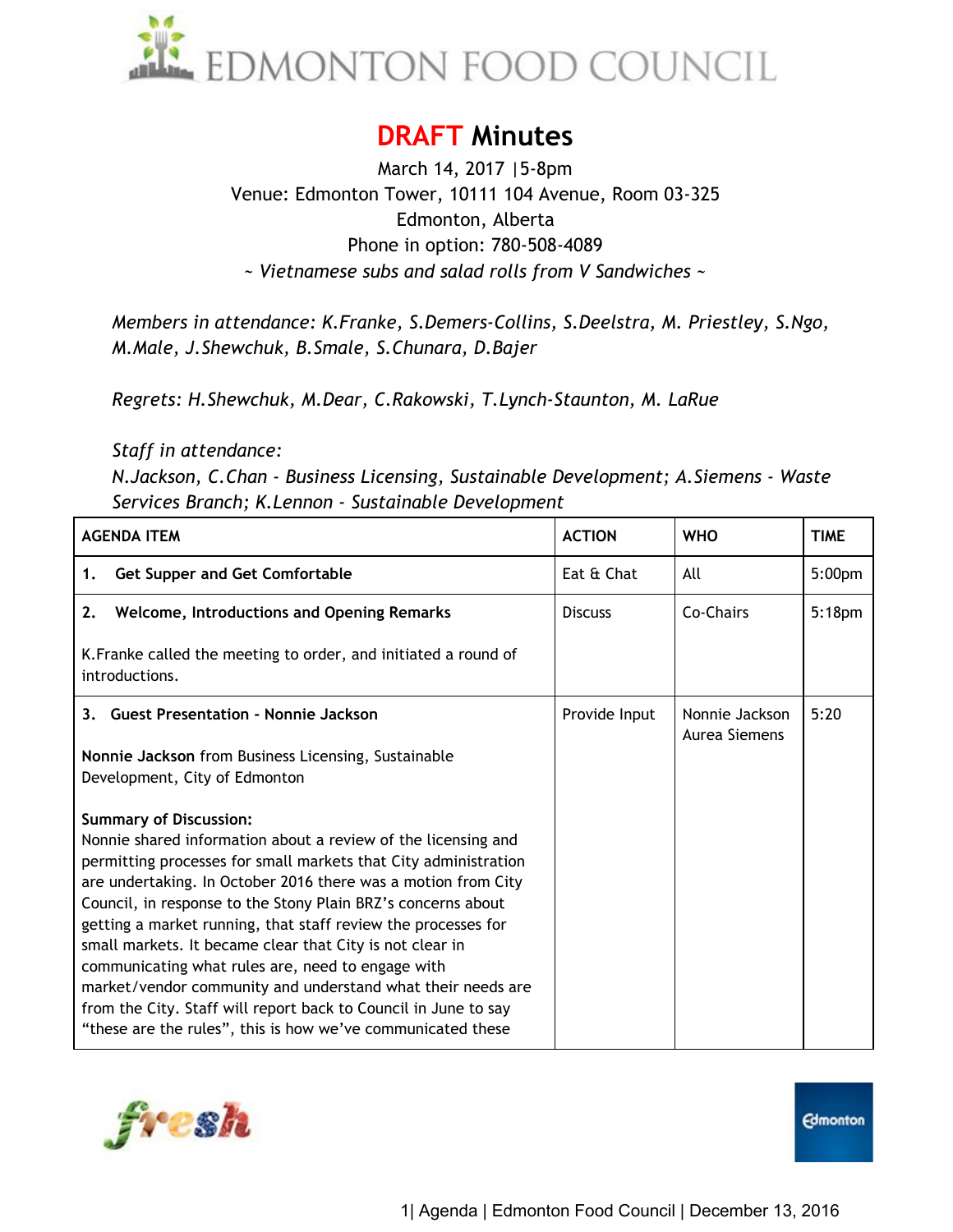

| rules, and this is what we'd like to do with engagement going<br>forward.                                                                                                                                                                                                                                                                                                                                                                                                                             |         |           |                    |
|-------------------------------------------------------------------------------------------------------------------------------------------------------------------------------------------------------------------------------------------------------------------------------------------------------------------------------------------------------------------------------------------------------------------------------------------------------------------------------------------------------|---------|-----------|--------------------|
| 4. Guest Presentation 2 - Aurea Siemens                                                                                                                                                                                                                                                                                                                                                                                                                                                               |         |           | 6:15               |
| Aurea Siemens, Waste Reduction Programs Supervisor, City of<br>Edmonton - Household Food Waste                                                                                                                                                                                                                                                                                                                                                                                                        |         |           |                    |
| <b>Summary of Discussion</b><br>The City started looking at household food waste last year, to<br>better understand what to do to get residents to reduce<br>household food waste. The City is working with National Zero<br>Waste Council. The goal of the research was to understand<br>questions including: How would we go about developing a food<br>waste reduction program? What kind of food waste is being<br>thrown away? What habits/behaviours may contribute to<br>more/less food waste? |         |           |                    |
| The research has included:<br><b>Waste Characterization Study</b><br>Summer Research Project (Sustainability Scholar)<br>Door to door surveys<br>$\circ$<br>Phone survey<br>$\circ$<br><b>Diaries</b><br>$\circ$<br>Edmonton Insight Survey<br>A final report will be available sometime this spring<br>(April/May) - Aurea will share this with the Food Council                                                                                                                                     |         |           |                    |
| The future goal is to develop a social marketing program to help<br>residents reduce their food waste. Social marketing is about<br>reducing barriers and maximizing the benefits to reducing food<br>waste.<br>More Info:<br>$\bullet$<br>http://www.nzwc.ca/focus/food/national-food-waste-strategy/P<br>ages/default.aspx<br>Survey:<br>http://www.nzwc.ca/focus/food/national-food-waste-strategy/s<br>urvey/Pages/default.aspx (till June 30)                                                    |         |           |                    |
| 4. Consent Agenda Items (Items submitted ahead of time, please<br>add link to google docs):<br>4.1 Today's agenda<br>4.2 Last meeting minutes<br>4.3 Committee Briefings                                                                                                                                                                                                                                                                                                                              | Approve | Co-Chairs | 7:30 <sub>pm</sub> |

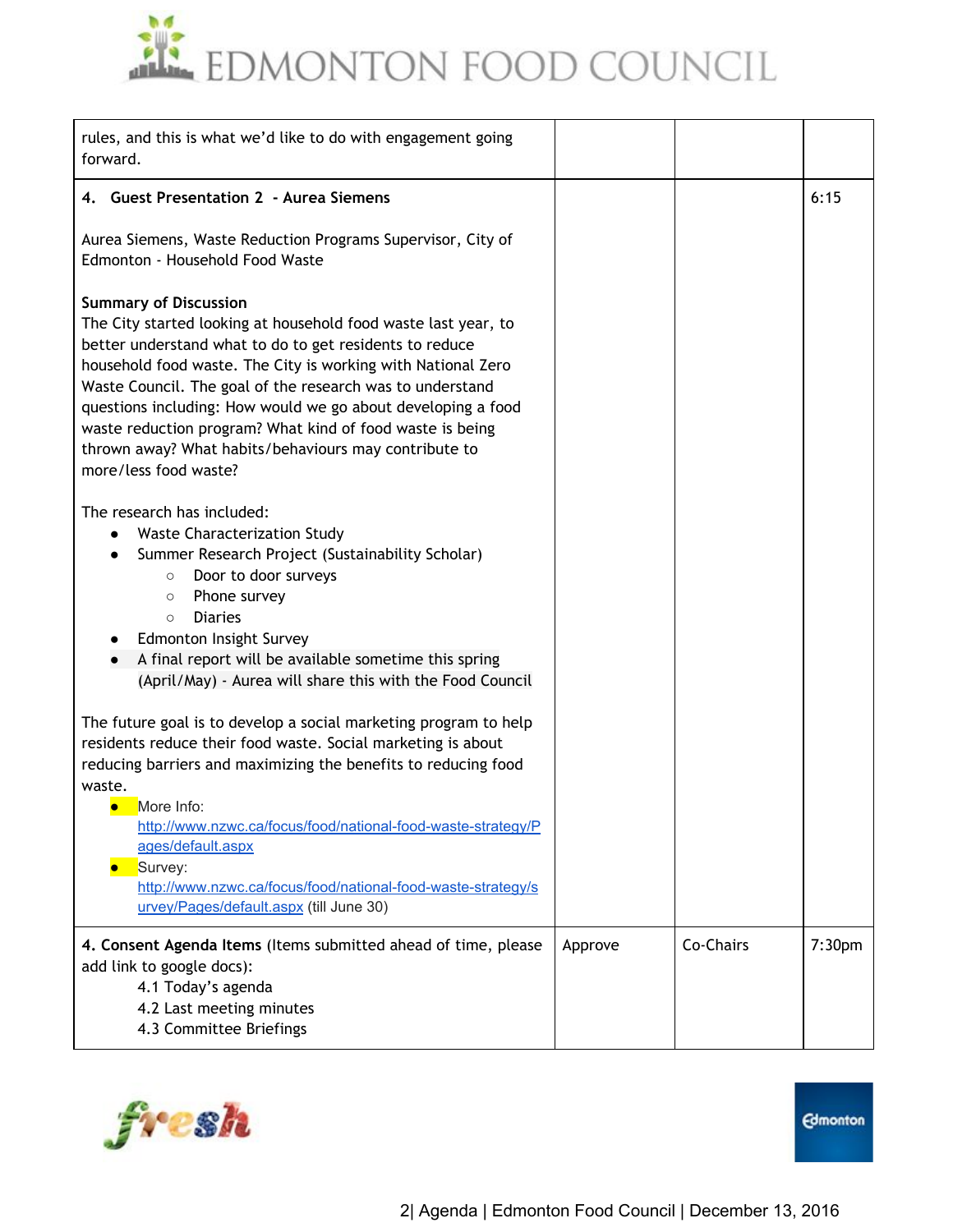

|                         | <b>Policy Committee</b><br><b>Measurement Committee</b>                                                                                                |  |  |
|-------------------------|--------------------------------------------------------------------------------------------------------------------------------------------------------|--|--|
|                         | Motion to approve today's agenda, last meeting minutes, and<br>policy and measurement committee briefings. Approved by<br>K.Franke, seconded by S.Ngo. |  |  |
| 4.3 Committee Briefings |                                                                                                                                                        |  |  |
|                         | Communication Committee (M.Male)                                                                                                                       |  |  |
| $\circ$                 | Have social media accounts, website, M.Priestley                                                                                                       |  |  |
|                         | has been doing a great job of writing and posting                                                                                                      |  |  |
|                         | on the website.                                                                                                                                        |  |  |
| $\circ$                 | M. Priestley would like to interview each food                                                                                                         |  |  |
|                         | council member.                                                                                                                                        |  |  |
| $\circ$                 | Email account set up, some emails.                                                                                                                     |  |  |
| $\circ$                 | Things to think about: what to retweet, tweet,                                                                                                         |  |  |
|                         | how often to tweet, who will manage.                                                                                                                   |  |  |
| $\circ$                 | Food Council trying to foster a conversation.                                                                                                          |  |  |
| $\circ$                 | Communications Committee to schedule a                                                                                                                 |  |  |
|                         | meeting                                                                                                                                                |  |  |
| $\bigcirc$              | Review updated edmonton.ca/foodandag                                                                                                                   |  |  |
|                         | Events Committee (K.Franke)                                                                                                                            |  |  |
| $\circ$                 | Reflections on Let's Talk Food: Success! Good to                                                                                                       |  |  |
|                         | convene with municipal leaders, opportunity for                                                                                                        |  |  |
|                         | restaurants to connect with Alberta Agriculture,                                                                                                       |  |  |
|                         | but not very beneficial for Taste Alberta, tasting                                                                                                     |  |  |
|                         | room was very successful, KITH relationship was                                                                                                        |  |  |
|                         | fruitful.                                                                                                                                              |  |  |
| $\circ$                 | Looking ahead to another event, potentially a                                                                                                          |  |  |
|                         | MEAET Style event with NextGen.                                                                                                                        |  |  |
| $\circ$                 | Sustainival - should Food Council/fresh have a                                                                                                         |  |  |
|                         | booth?                                                                                                                                                 |  |  |
|                         | Governance Committee (K.Franke)                                                                                                                        |  |  |
| $\Omega$                | New member recruitment<br>Add line about volunteers to TOR                                                                                             |  |  |
| $\circ$                 |                                                                                                                                                        |  |  |
| $\circ$                 | Measurement Committee (D.Bajer)<br>EPL Hackathon - D. Bajer went to EPL Hackathon,                                                                     |  |  |
|                         | have four volunteers interested in working with                                                                                                        |  |  |
|                         | Food Council data.                                                                                                                                     |  |  |
| $\circ$                 | Slack - paid feature - could create a slack channel                                                                                                    |  |  |
|                         | for volunteers                                                                                                                                         |  |  |
| $\circ$                 | Motion B.Smale, S.Chunara, to amend TOR to                                                                                                             |  |  |
|                         | open committees to volunteers                                                                                                                          |  |  |
| O                       | Kathryn: find out if we can share neighourhood                                                                                                         |  |  |
|                         |                                                                                                                                                        |  |  |

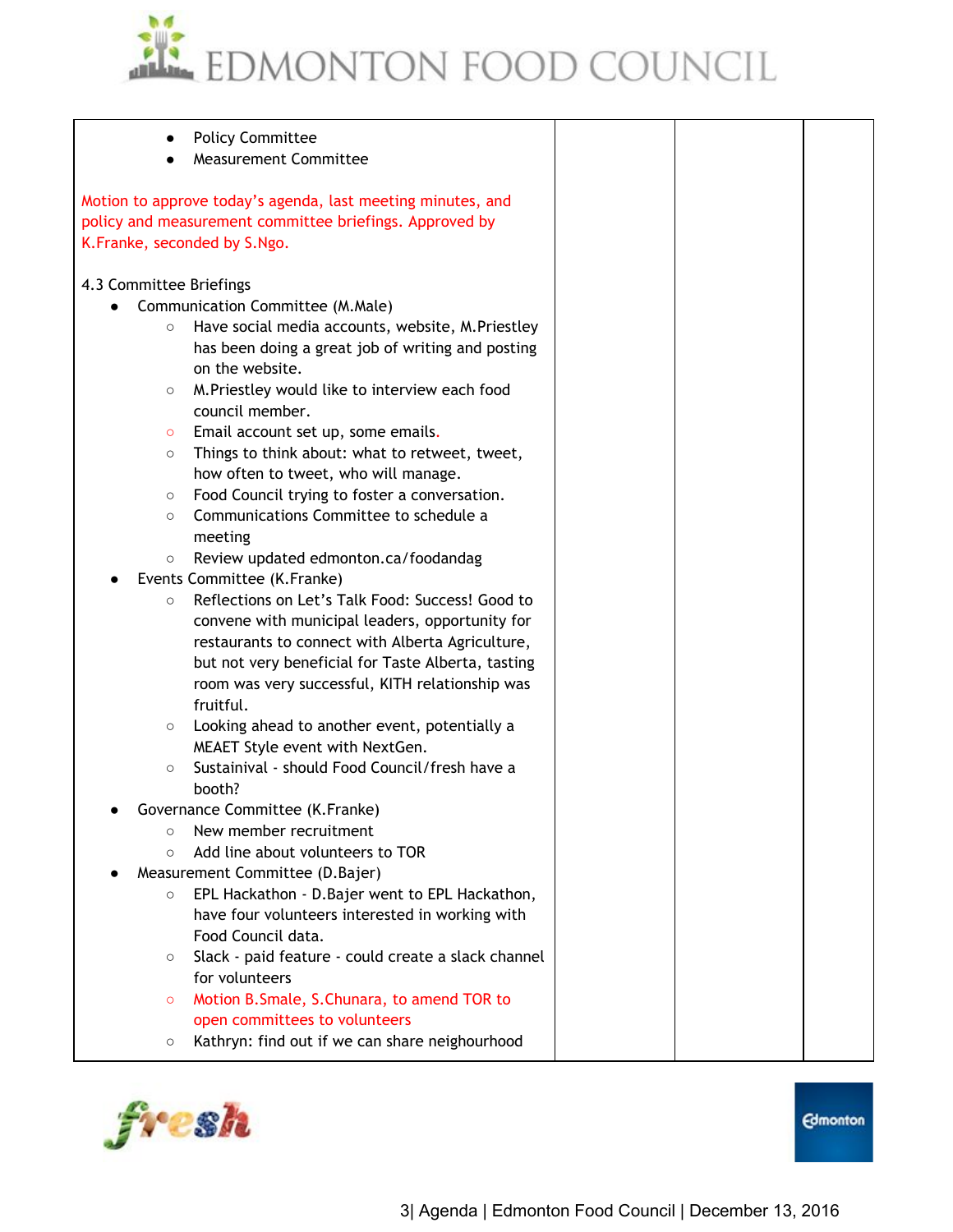

| level beehive data<br>Insight Survey - March 27<br>$\circ$<br>Policy Committee (H. Shewchuk)<br><b>Discussion of Food Charters</b><br>$\circ$<br><b>Discussion of BREATHE</b><br>$\circ$                                                                                                                                                                                                                                                                                                                                                                                                           |                        |            |                    |
|----------------------------------------------------------------------------------------------------------------------------------------------------------------------------------------------------------------------------------------------------------------------------------------------------------------------------------------------------------------------------------------------------------------------------------------------------------------------------------------------------------------------------------------------------------------------------------------------------|------------------------|------------|--------------------|
| 5. Roundtable Updates (Knowledge Sharing):<br>D. Bajer - suggested doing an Insight Survey about<br>backyard gardens. This could include:<br>Who has fruit trees?<br>$\circ$<br>Who has a backyard garden?<br>$\circ$<br>What are you growing?<br>$\circ$<br>Could help with volunteer recruitment for OFRE<br>$\circ$<br>Could talk about other options for fruit trees,<br>$\circ$<br>beyond apples and crabapples<br>Could partner with OFRE, SFE, Fruits of<br>$\circ$<br>Sherbrooke<br>Anytime of year<br>$\circ$<br>Map it<br>$\circ$<br>Measurement Committee to work on this.<br>$\circ$   | Information            | All        | $6:45$ pm          |
| 5.<br>City of Edmonton fresh Updates:<br><b>Upcoming Council Dates</b><br>Urban Agriculture Zoning Bylaw, Mar. 6<br>$\circ$<br>Northlands Vision 2020 - April 25<br>$\circ$<br>Small Markets - Q2<br>$\circ$<br>K.Franke, would like EFC to discuss this,<br>П<br>and strike up a Pop-Up and Market<br>Working Group, with support from<br>Sustainability Scholar. K.Franke will set<br>up a meeting.<br>Urban Hens - Q2<br>$\circ$<br>M. Priestley would like EFC to be present<br>■<br>for this, provide context and history.<br>Urban Agriculture Program<br>2 Sustainability Scholars selected | Information            | K.Lennon   | 7:00pm             |
| Committee Reports (any information not covered in consent<br>6.<br>agenda)                                                                                                                                                                                                                                                                                                                                                                                                                                                                                                                         | Discuss and<br>Approve | Committees | 7:10 <sub>pm</sub> |
| <b>Discussion Items Tabled from Last Time</b><br>7.<br>7.1 Action plan - high quality surplus food redistribution<br>(S.Ngo, S.Deelstra, K.Lennon)<br>Set up subcommittee to work on this, with<br>$\circ$<br>Sustainability Scholar. S.Ngo, S.Deelstra,                                                                                                                                                                                                                                                                                                                                           | Discuss and<br>Approve | All        | 7:30               |

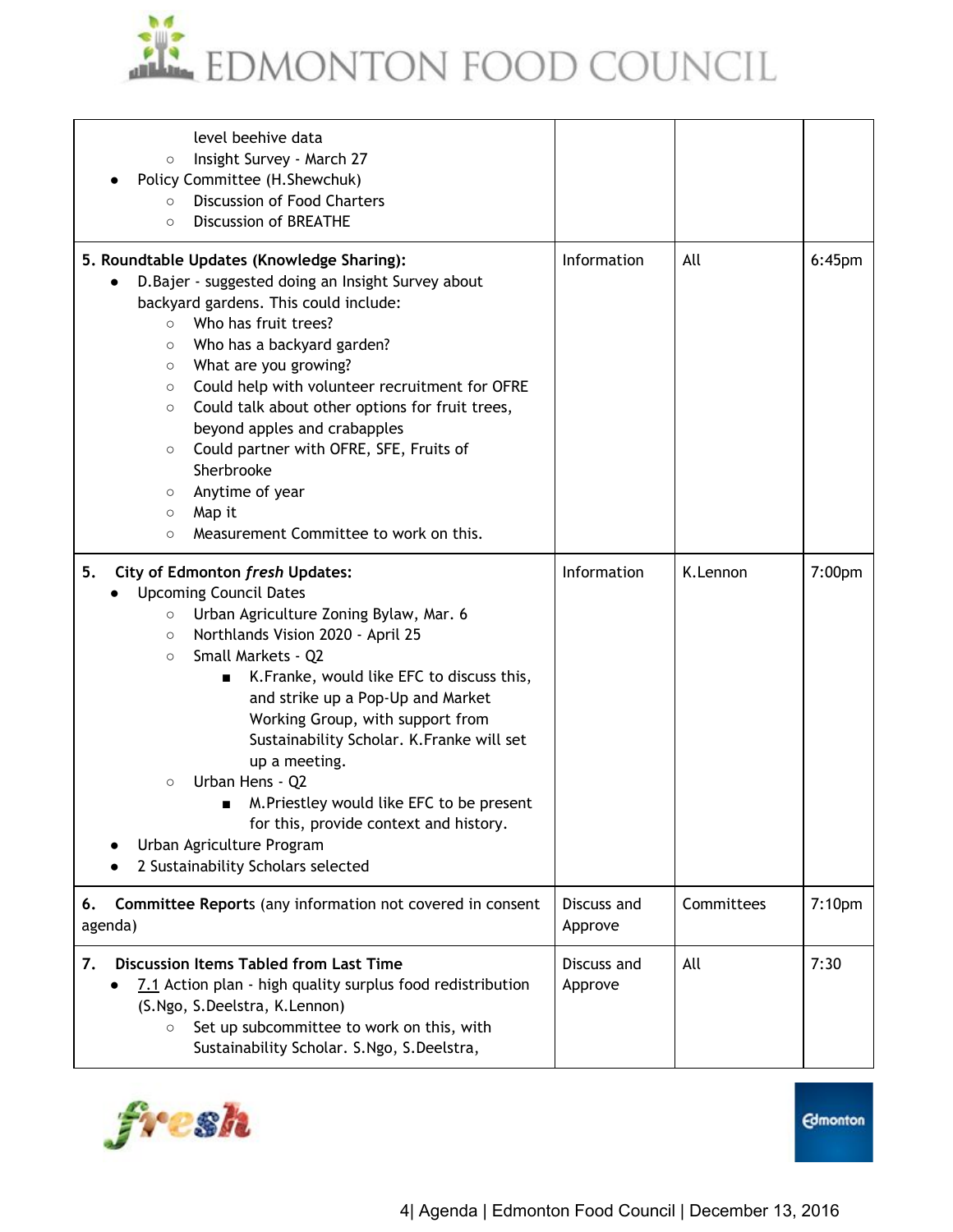

| $\circ$<br>$\circ$ | K.Lennon.<br>Chefs in US came up with a no-fault food<br>distribution. In Alberta we have the Charitable<br>Food Donation Act.<br>Wasted food rather than food waste |           |                    |
|--------------------|----------------------------------------------------------------------------------------------------------------------------------------------------------------------|-----------|--------------------|
|                    | 9. Closing Remarks and Meeting Adjournment                                                                                                                           | Co-Chairs | 8:00 <sub>pm</sub> |

**Next Quarterly Meeting:** June 20, 2017, 5-8pm, Venue TBD

# KEY DATES

#### **Breathe Draft Strategy**

*Open house and input on draft March 15, 12-1pm and 5-8pm* 

The Breathe draft strategy will be released at a public event at City Hall, 12-1pm, and 5-8pm. It contains some policies which relate to food production. The draft strategy will be open for public input online from March 15 - April 15th. There will also be hard copies at some City libraries.

Links: [https://www.edmonton.ca/city\\_government/initiatives\\_innovation/events.aspx](https://www.edmonton.ca/city_government/initiatives_innovation/events.aspx)

# **Ribbon of Green**

From early 2017 to late 2018, the City of Edmonton will be expanding the Ribbon of Green plan for the North Saskatchewan River Valley and Ravine System, with a focus on areas in the northeast and southwest corners of the City. We are looking forward to hearing your insights and ideas on how to protect and connect the river valley across the City. Together, let's protect, connect and enhance Edmonton's Ribbon of Green! Come join the conversation and Let's Talk River Valley and Ravines!



**Edmonton**